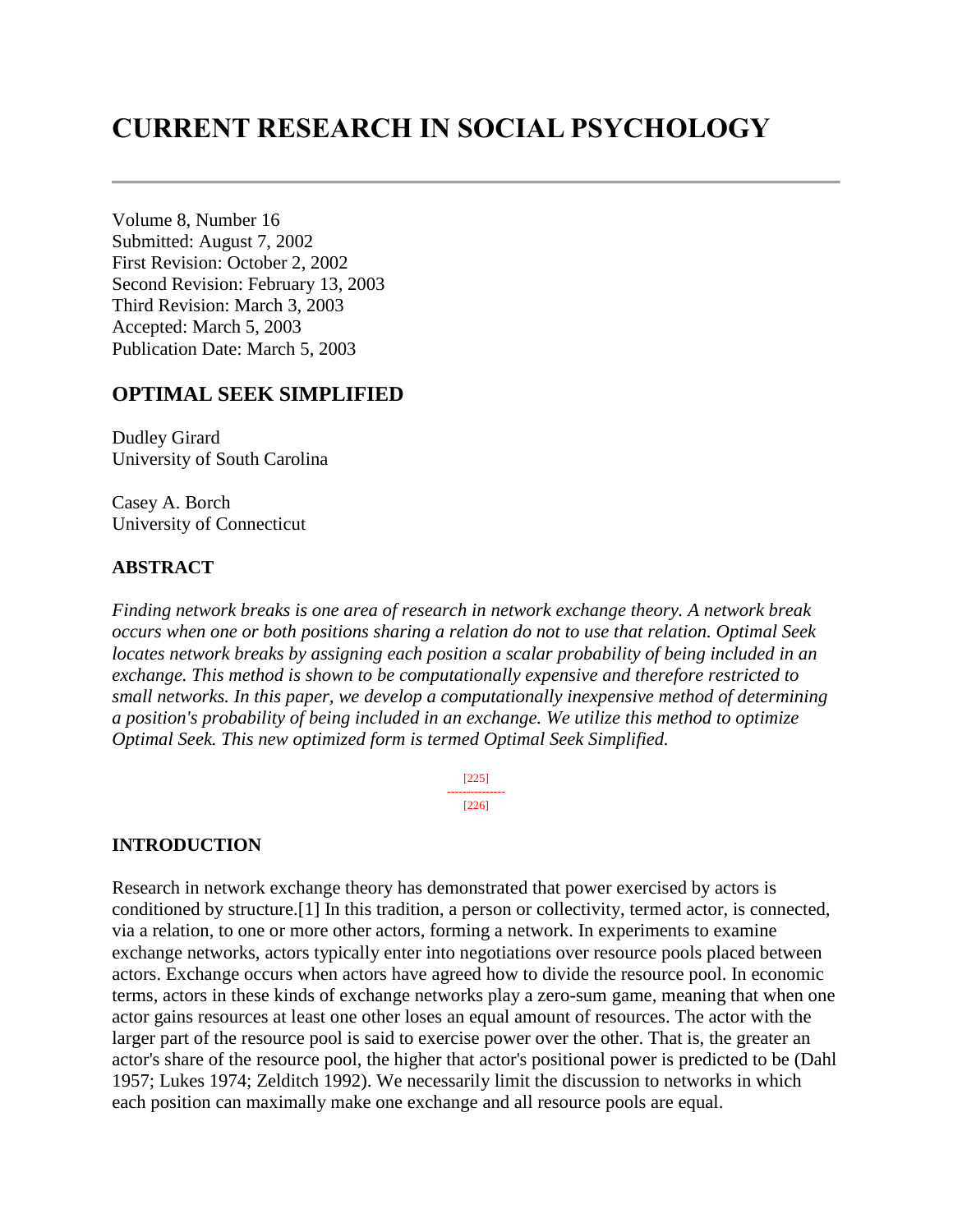Beginning with Markovsky et al. (1988), network breaks have become an important area of research in network exchange theory. A network break occurs when one or both positions sharing a relation do not to use that relation. An early method of locating breaks in networks, utilizing the Graph-theoretic Power Index (GPI) (Markovsky et al. 1988), is restricted to certain network types. Following GPI, the Core (Bienenstock and Bonacich 1993) was introduced. It locates network breaks, but is severely scope limited. The most recent method, Optimal Seek (Simpson and Willer 1999), is inadequate due to high computational cost. We review each of these methods in the next section.

A new method, Optimal Seek Simplified, greatly reduces the computational cost of Optimal Seek by treating excludability as a binary rather than a scalar variable; either an actor is excludable or he/she is not. An actor is excludable if there exists some *pattern of exchange* that leaves that actor without an exchange partner; otherwise he/she is non-excludable. Let pattern of exchanges mean the total number of possible actor pairings within a given network. For example, the four-actor line network  $(A - B - C - D)$  has two patterns of exchange:  $[A - B]$   $[C - D]$  and  $[B - C]$ C]. In the latter, A and D are excluded. Thus, actors A and D are excludable, while actors B and C are non-excludable.

According to Optimal Seek Simplified, recognizing an actor to be either excludable or not excludable is all that is needed to locate breaks in networks. As will be seen, this assertion does not lead to a decrease in the predictive power of the method. Additionally, Optimal Seek Simplified clarifies the locating of *power components* within networks. Although Simpson and Willer (1999) do not define "power components," we infer from their paper that power components are smaller networks comprised of nodes and relations that are part of the overall network (i.e. subnetworks). This last point is fully explained in the remaining sections.

This paper is separated into four further sections. The first section reviews previous research and the evolution of network breaks. In the second, we present the algorithm used by Optimal Seek Simplified to locate network breaks. The third section compares Optimal Seek and Optimal Seek Simplified focusing on the computational cost of each, while the fourth offers a conclusion.

# **THE EVOLUTION OF NETWORK BREAKS**

#### **The Graph-Theoretic Power Index**

Theories that find breaks in exchange networks are not new. Markovsky et al. (1988) use Graphtheoretic Power Index (GPI) values to determine the relative power of network positions. They theorize that some actors favor certain relations over others depending on their power relative to that of their neighbors. Thus, GPI can be used to predict the relations an actor is more likely to use, and, as a result, network breaks. Briefly, by counting path lengths, GPI calculates the relative power of all positions in a given network. Paths of even length are considered to be disadvantageous, while paths of odd length are considered to be advantageous, and only nonintersecting paths are counted. For example, consider the A - B - C network. A has 1 one path [A  $-$  B] and 1 two path  $[A - C]$ . Thus, A's GPI value is  $1 - 1 = 0$ , similarly for C. Since B has 2 one paths [B - A] and [B - C], its GPI value is 2. Therefore, according to GPI, B is predicted to be the most powerful position in the A - B - C network.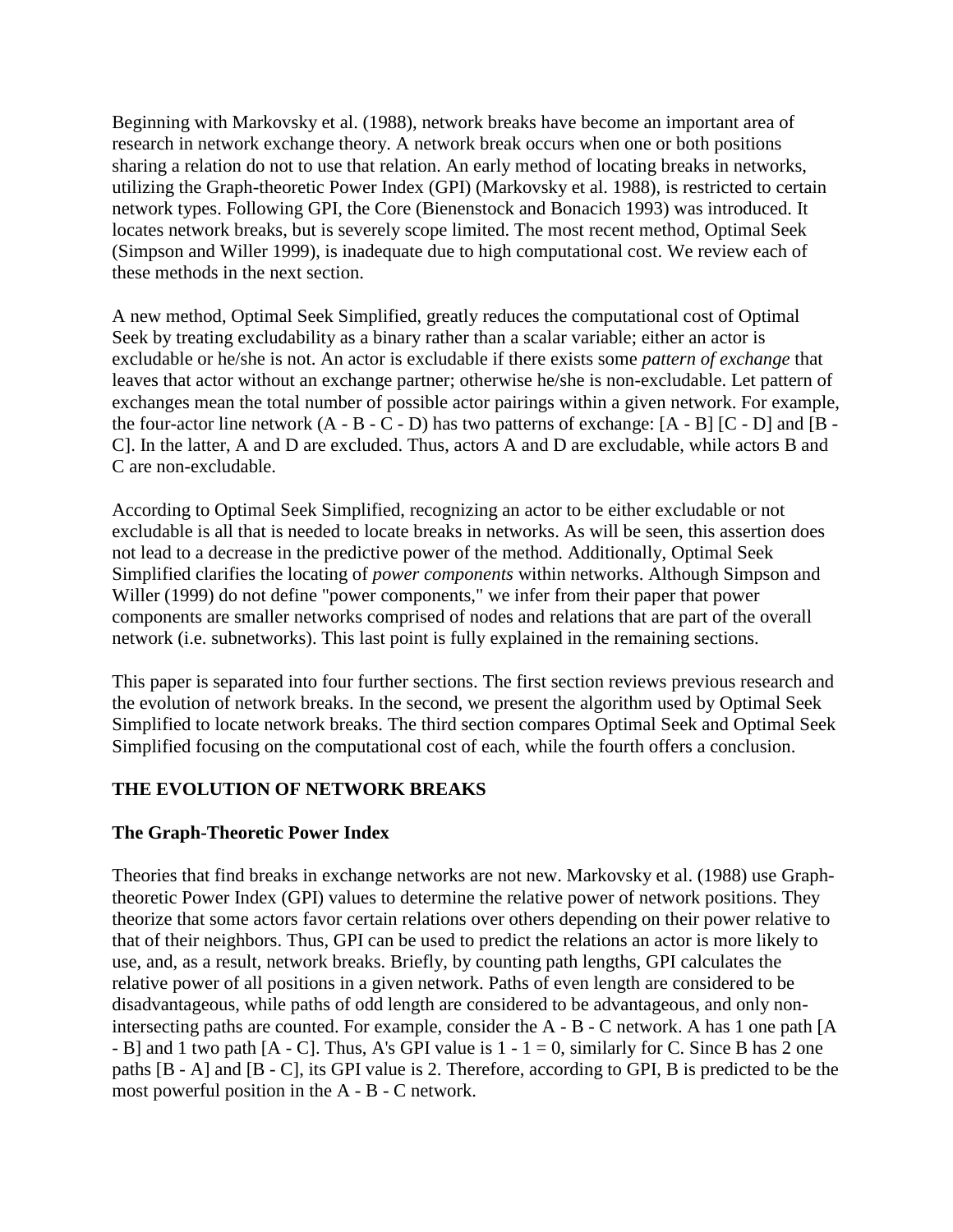#### [226] ---------------

 $[227]$ 

Markovsky et al. (1988:225) develop four axioms that are used to determine which actors seek exchange with which, and, as a result, where networks break.

Axiom 1: Compute relative positional power using GPI.

Axiom 2: *i* seeks exchange with *j* if and only if *i*'s power is greater than *j*'s, or if *i*'s power relative to *j* equals or exceeds that of any of *i*'s other relations.

Axiom 3: *i* and *j* can exchange only if each seeks exchange with the other.

Axiom 4: If *i* and *j* exchange, then *i* receives more resources than *j* if and only if *i* has more power than *j*.

After much additional work, two problems were found with GPI. First, it was found that it failed to correctly locate power positions in certain network types (for a review see Willer 1999:113- 116). To correct this problem, Markovsky et al. (1993) develop a method of calculating positional power based on a position's likelihood of being included in an exchange. This method is termed Exchange Seek Likelihood (ESL). Briefly, ESL calculates the likelihood of being included by assuming that each actor seeks to exchange with all connected others with equal probability.

Second, certain networks such as the Stem, see Figure 1, oscillates between having breaks and not having breaks (for a review see Willer 1999:113-116). Unfortunately, ESL fails to solve the oscillation problem, as the problem lays in the underlying method of how breaks are determined.

# **Figure 1. The Stem Network.**



# **The Core**

Bienenstock and Bonacich's (1993) Core is based on the idea that: "No group of players will accept an outcome if by forming a coalition they can do better" (Beinenstock and Bonacich 1993:125). By applying this idea to exchange networks, researchers are able to predict which exchanges will occur in one-shot games. In this context, a one-shot game refers to networks in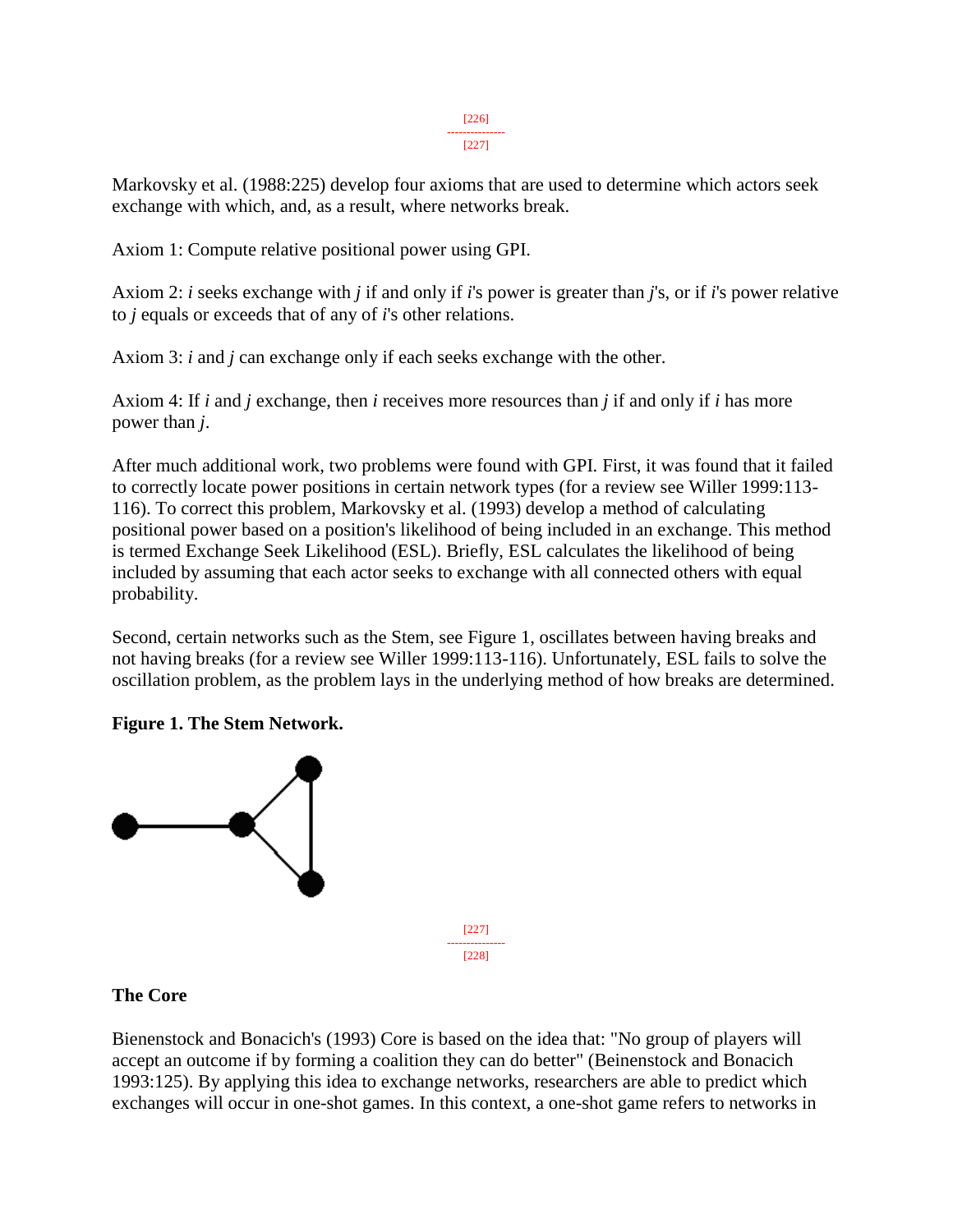which actors exchange maximally once during the entire game. For an example of the Core, consider the A - B - C - D network, in which pools of 24 resources are placed between each actor. If B and C exchange then only 24 of the total 72 resources are divided. However, if A and B exchange and C and D exchange then 48 of the total 72 resources are divided. Thus, the Core predicts that A, B, C, and D favor the latter exchange outcome over the former as it utilizes more of the total resources. As such, the Core predicts in a one-shot game that, when each node can make only one exchange, B and C never exchange. This is a break by the definition given above: a relation where no exchange is predicted to occur is a break.

Because of the method by which the Core determines which exchange outcomes are possible, all "suboptimal" relations become breaks (Bienenstock and Bonacich 1993). A relation is suboptimal if and only if exchanging in that relation necessarily reduces the maximum number of exchanges possible for the network (Simpson and Willer 1999:273). The problem with the Core is that in repeated games - the condition under which most network exchange research is conducted - not all suboptimal relations are breaks (for a review see Willer 1999: 275,282-283). However, it would be another five years before a solution to this problem was developed.

# **Optimal Seek**

To find network breaks in repeated games, Simpson and Willer (1999) build on the work of Bienenstock and Bonacich (1993) and Markovsky et al. (1993). They anchor their method in the following four definitions of network power (Simpson and Willer 1999:271-272):

D1: A network is strong power if and only if the number of non-excludable actors is less than the number of excludable actors, excludable positions connect only to non-excludable positions, and non-excludable positions connect only to excludable positions.

D2: A position is considered strong high power if it is non-excludable in a strong power network.

D3: A network is equal power if and only if all positions are excluded at the same rate.

D4: Weak power networks are defined as networks that are neither strong power nor equal power and are divided into two types:

a) A Type 1 weak power network is defined as a weak power network in which at least one position is never excluded.

b) A Type 2 weak power network is defined as a weak power network in which all positions are excludable, but not at the same rate.

> [228] --------------- [229]

Simpson and Willer use their new method, called Optimal Seek (OS), to derive the following six hypotheses (1999:279-282):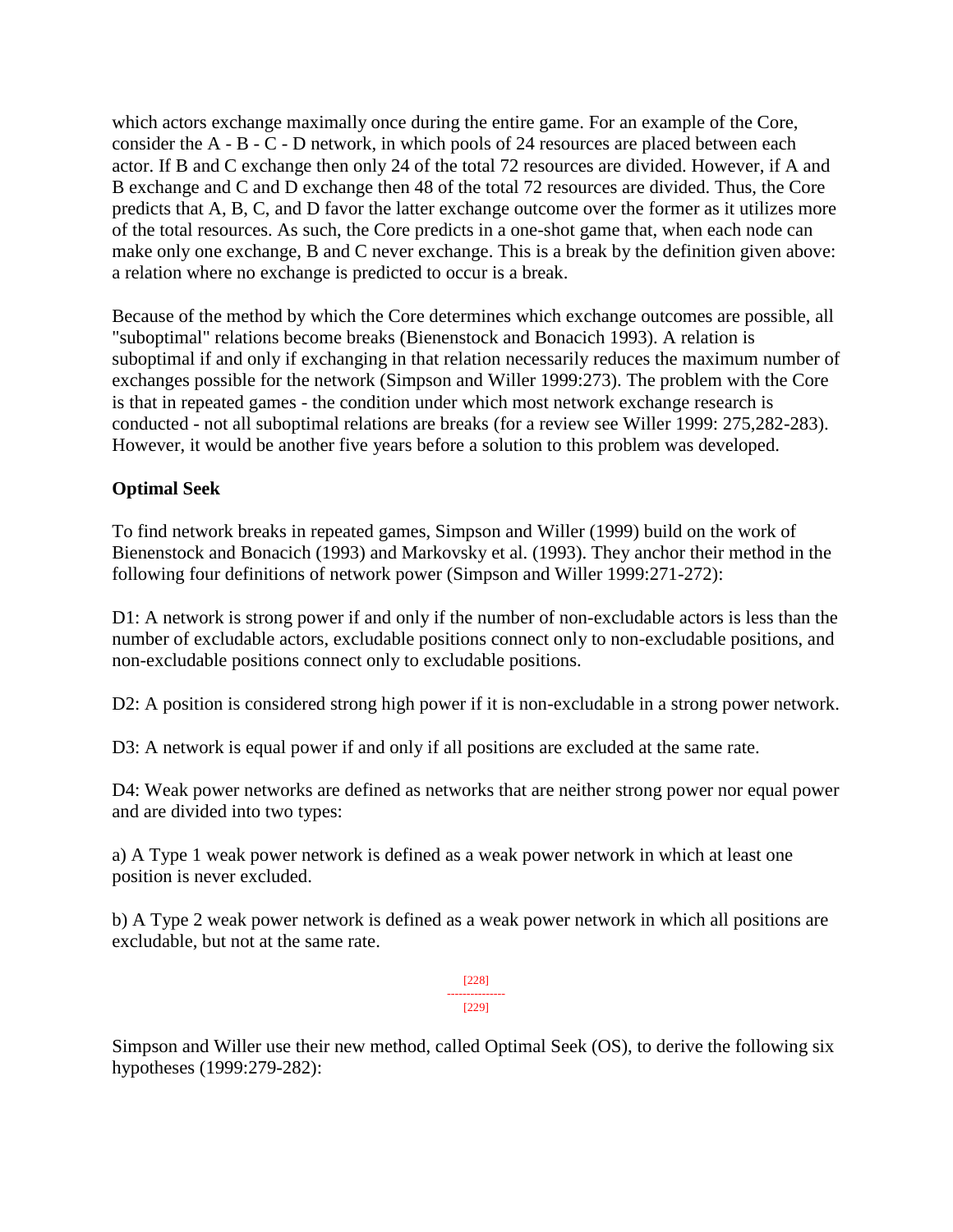H1: If *i* and *j* are strong high power positions, they will not exchange: the network breaks at the *i*-*j* relation.

H2: If *j* is a strong high power and *i* is the highest power position in a Type 1 weak power network, they will not exchange: the network breaks at the *i*-*j* relation.

H3: If *j* is strong high power and *i* is not excluded in an equal power network, they will not exchange: the network breaks at the *i*-*j* relation.

H4: If *j* is strong high power and *i* is ever excluded in a weak power network, they will exchange: the network does not break at the *i*-*j* relation.

H5: If *j* is strong high power and *i* is excluded in an equal power network, they will exchange: the network does not break at the *i*-*j* relation.

H6: Weak power networks do not break.

OS locates breaks in networks by applying the following algorithm (Simpson and Willer 1999:276):

1) Apply ESL to find (a) strong, weak, and equal power components, and (b) suboptimal relations.

2) Remove all suboptimal relations that connect high power positions to positions outside the strong power component. Recalculate ESL for the resultant subnetworks.

3) A suboptimal relation is a break iff the outside position is never excluded after the relation is removed. A suboptimal relation is not a break if the outside position is excludable after the relation is removed.

We do not dispute the network breaks identified by OS. We do, however, take issue with OS's method of finding suboptimal relations and power components (Step 1). The method used, ESL, is problematic when applied to large networks. An understanding of why ESL is a problem is found in the time complexity literature of computer science. Time complexity deals with determining how many steps a computer will need to complete a specific task. For example, the task of counting the number of nodes in a network takes one time step for each node in the network, thus its time complexity would be O(n) where n is the number of nodes in the network. If an algorithm's time complexity is  $O(n)$ , then it will take at most n steps to complete (Smith 1989).[2]

# **OS and the Problems of ESL**

To understand the time complexity of computing ESL values, it is important to understand how the values are computed. The easiest way to explain this is with a tree graph that shows how actors are predicted to seek exchange with each other (Figure 2).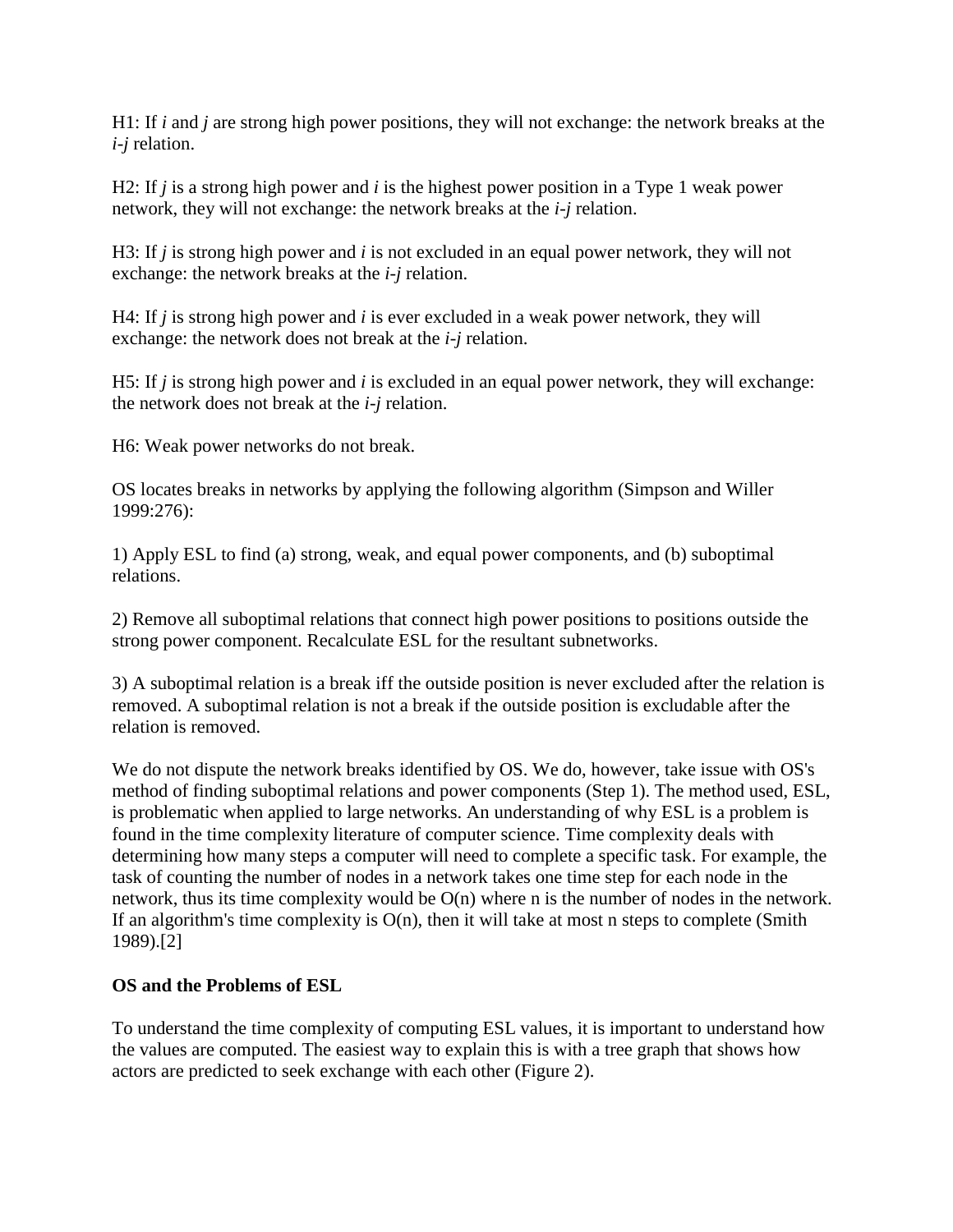[229] --------------- [230]

### **Figure 2. The ESL Probability Tree for the 4-Line (A - B - C - D).**



(Note: Arrows indicate an actor looking in a specific direction. The vertical lines indicate that an actor can look no further on its specific path. The number on the arrow is the probability that an actor is looking that way. At the end of each chain is the list of exchanges that may occur and the probability of each occurrence.)

As can be seen, all possible exchanges are not accounted for, however, it should be obvious that after A - B exchange C - D must exchange and, of course, the reverse is also true. In short, the time complexity for constructing the ESL probability tree, without representing each branch, is:

 $O(D(1) \cdot D(2) \cdot ... \cdot D(n) )$  (1)

Where *n* is the number of actors in the network and *D(i)* is the actor *i*'s "degree." An actor's degree is the number of connections (relations) that actor has to other actors in the network. To be complete, if any branch of the tree does not cover all possible exchanges, then subsequent ESL trees must be built to account for all remaining exchanges.

For an example of ESL's computational cost, consider a network of 30 nodes with each node having 3 connections (degree = 3). In this case, the computational cost to build the *initial* ESL tree is:  $2.06 \infty$  10^14. Any additional trees will add to this cost. In fact, for this example, there are approximately 6.29  $\infty$  10^23 exchange paths in the complete ESL tree. Additionally, this number does not include the costs of running ESL a second time in Step 2 of OS. Simply put, ESL is applicable only to small networks. This issue is revisited after reviewing Optimal Seek Simplified.

In the next two sections, we present the algorithm used by Optimal Seek Simplified (OSS) to locate network breaks, followed by a comparative look at the time costs for OS and OSS.

> [230] --------------- [231]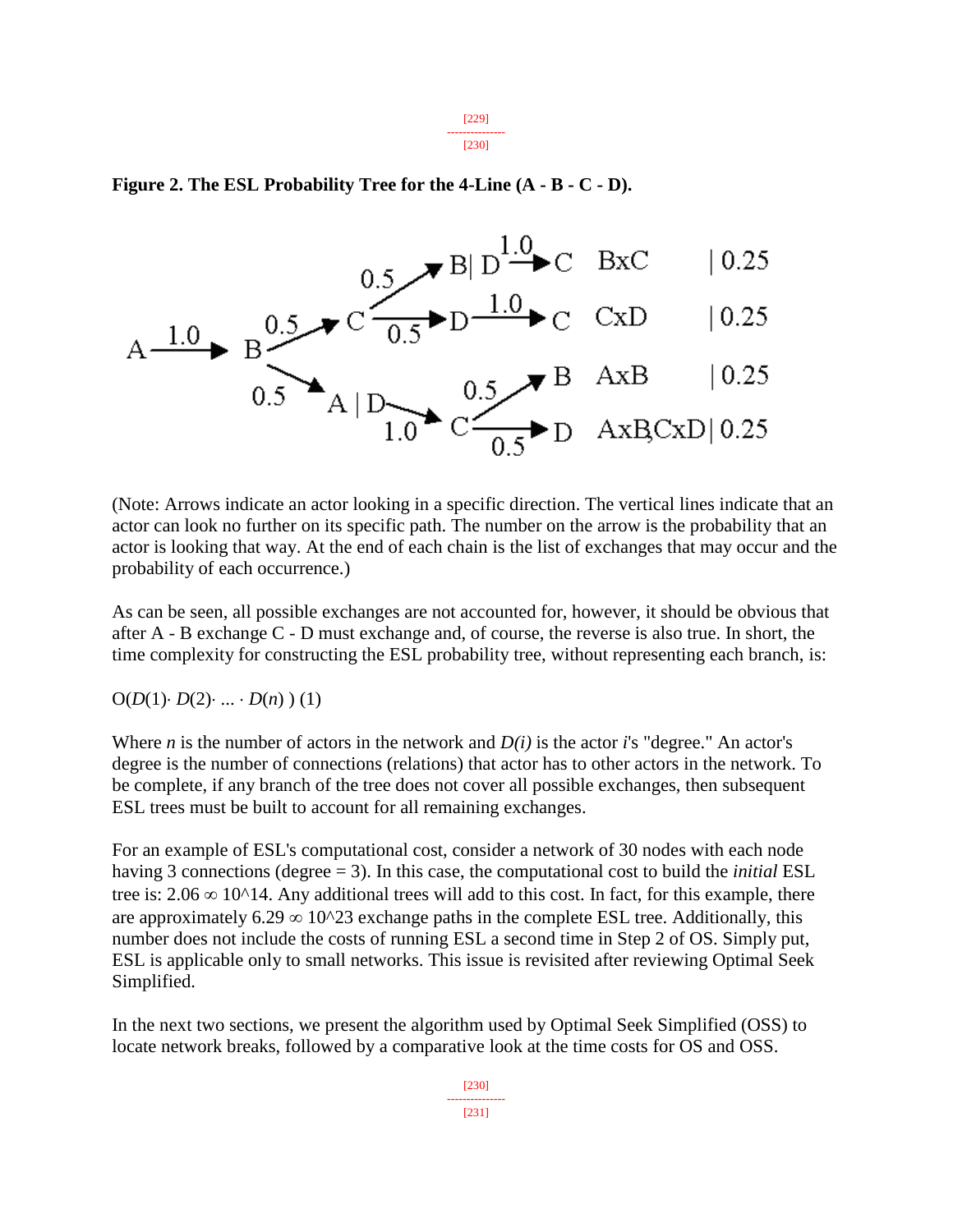# **OPTIMAL SEEK SIMPLIFIED**

The Optimal Seek Simplified (OSS) method introduced here solves the two main problems with Optimal Seek (OS). First, OSS provides a clear method to locate power components. Second, OSS replaces ESL with a cost efficient way to find power components, suboptimal relations, and network breaks. To do this, OSS conceptualizes excludability as a binary rather than as a scalar variable. Thus, unlike OS, Optimal Seek Simplified does not calculate a position's specific probability of inclusion by using a computationally expensive method such as ESL; rather it labels positions as excludable (E) or non-excludable (I).

To determine whether a node (*i*) is an I node or an E node, one need only find if there is some pattern of exchange by which *i* can be excluded by its neighbors. A neighbor is considered to be any node connected to the node in question (see Figure 3).

The algorithm for determining excludability is as follows (this method replaces ESL):

1) For any node n,

a) If no neighbors of n over-lap with one or more neighbors of n's neighbors (excluding n, of course), then n is excludable. Label n "E" and stop.

b) If any of n's neighbors have only n as a neighbor, then n is not excludable. Label n "I" and stop.

2) If a pattern of exchange is found by using n's neighbors as starting points in which n cannot exchange, then n is excludable. Label n "E" and stop.

3) If no pattern of exchange is found to satisfy step 2, then n is not excludable. Label n "I" and stop.

> [231] --------------- [232]

**Figure 3. Illustration of Step 1a.**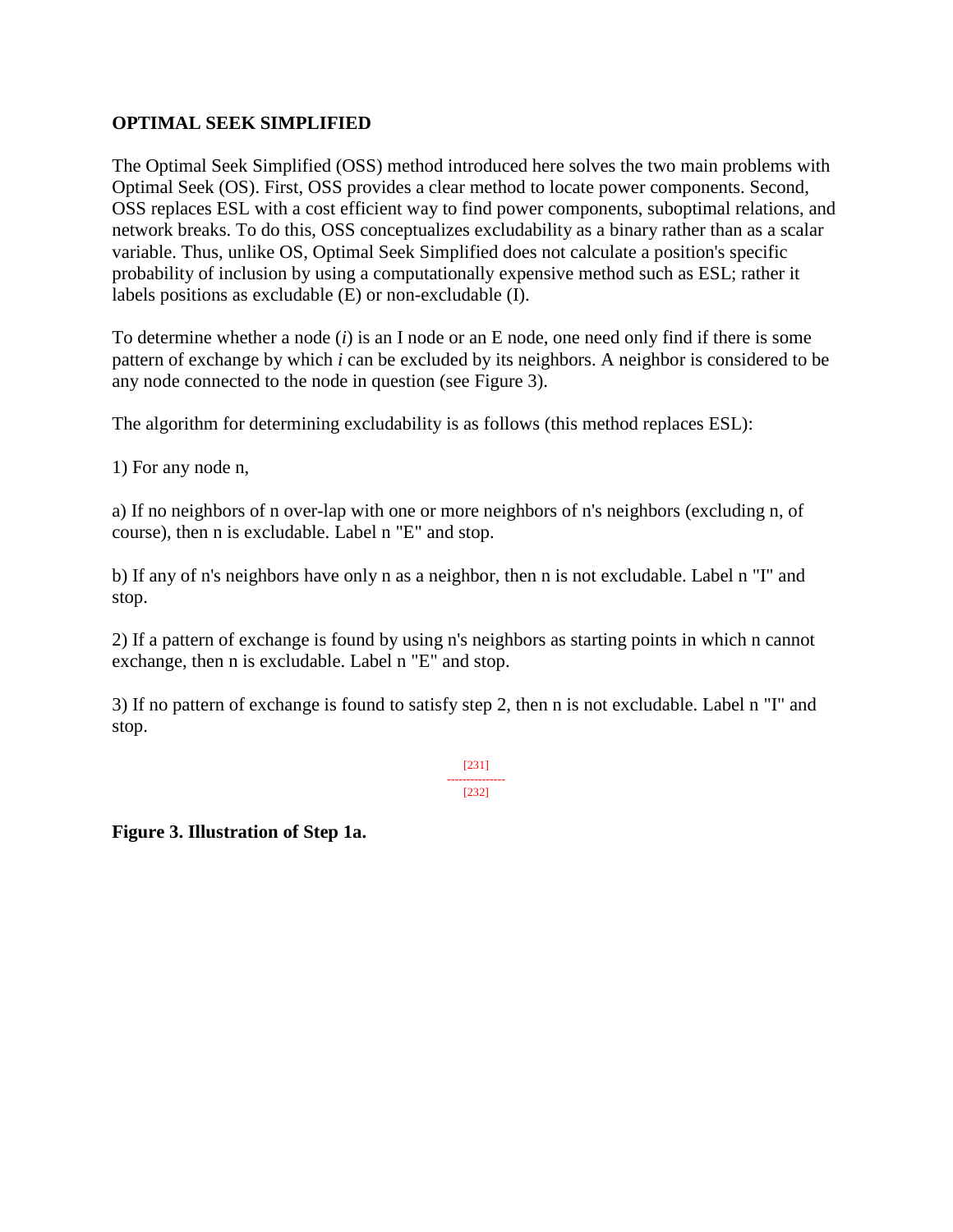

Because OSS uses a binary rather than a scalar representation of exclusion, we must reformulate the definitions of equal power and Type 2 weak power networks provided by OS. Due to ESL's method of computing scalar probabilities, the only way a network of E nodes will each have the same scalar value of inclusion is if they all are looking at each relation at the same rate. Thus, for a network to of E nodes to have the same scalar value of inclusion they must all have the same degree. Therefore, a network is equal power if all nodes are I nodes or if all nodes are E nodes *and* each has the same degree. In addition, a Type 2 weak power network is redefined as a network of all E nodes in which at least one node has a different degree.

> [232] --------------- [233]

#### **Finding Power Components**

Before getting to OSS's algorithm, we must first address the problem of finding power components. Optimal Seek does not give a specific method other than: "Apply ESL to find (a) strong, weak, and equal power components" (Simpson and Willer 1999:276). OSS, on the other hand, replaces this with Steps 1 - 5 of OSS:

1) First, using the algorithm introduced above, label all nodes that cannot be excluded as I and those that can be excluded as E.

2) Any relation that connects an E node to an I node, where the E node also has a connection to another E node, is removed. These relations are termed *class 1* relations.

3) Remove relations between I nodes if at least one of the I nodes is connected to two or more E nodes. These relations are termed *class 2* relations.

4) Label the nodes of the network using the algorithm above and used in Step 1.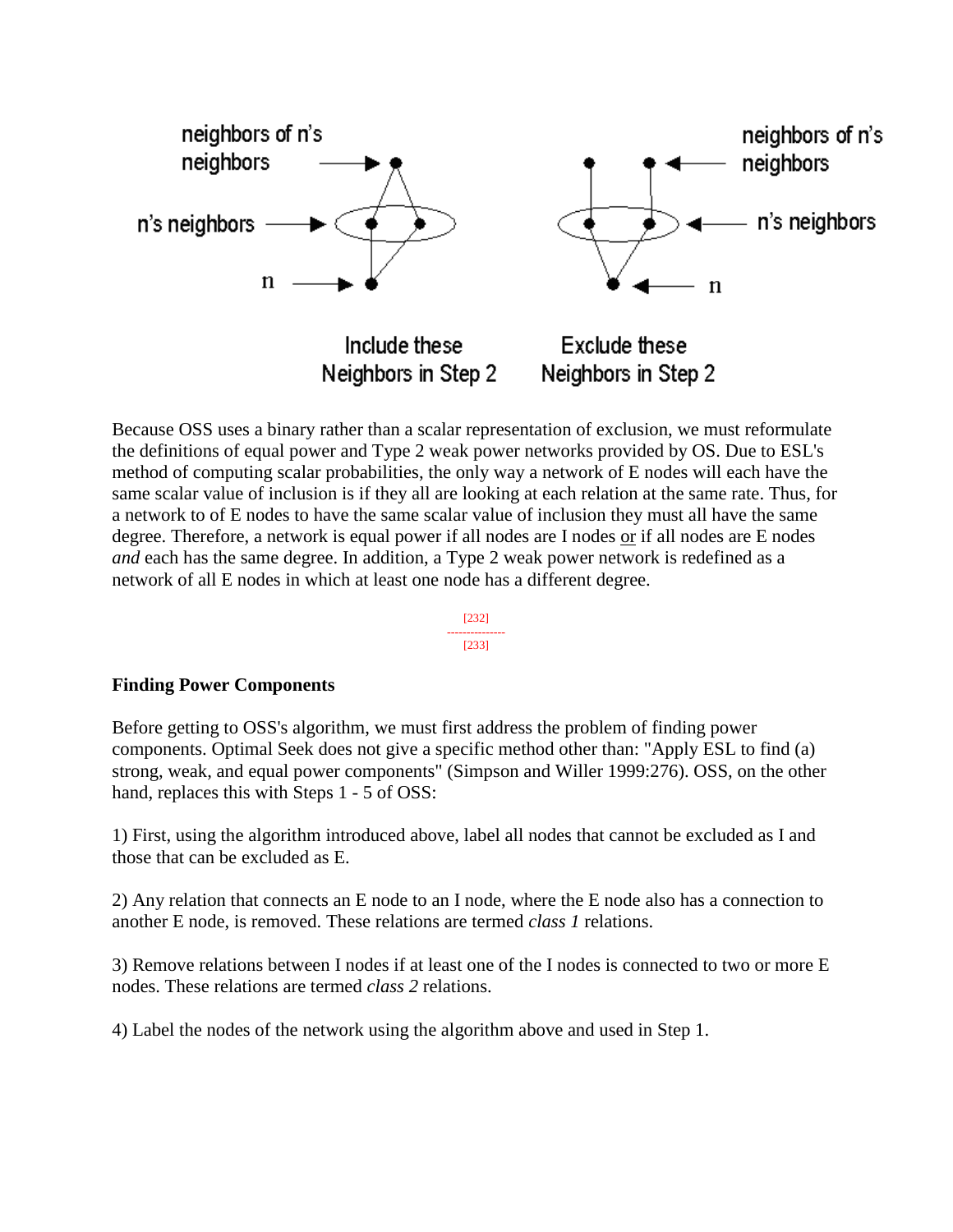5) Using the original definitions of strong and Type 1 weak power networks and the redefined terms for equal and Type 2 weak power networks, identify the power components that are strong power networks.[3]

Before continuing we have some additional comments concerning the locating of power components in networks. As just seen, it is possible to identify strong power components. However, as shown in Figure 4 below OSS's method of identifying strong power components points to an oversight in OS (Simpson and Willer 1999). Simpson and Willer's hypotheses provide no guide to determine what happens to low power nodes of a strong power component that can reconnect to other nodes in the network. Additionally, their hypotheses provide no guide to determine what happens to high power nodes of strong power components if they become excludable. However, their algorithm does address what to do in such a situation (Simpson and Willer 1999: 276).



**Figure 4. An Example Network with Four Strong Power Components.**



Furthermore, Simpson and Willer (1999) leave questions concerning the differentiation of weak and equal power components in networks unanswered. Both Type 1 weak power components and equal power components can have relations that connect two non-excludable nodes. Additionally, both Type 2 weak power components and equal power components can have relations that connect two excludable nodes. However, equal power components cannot have relations connecting excludable nodes to non-excludable nodes, while Type 1 weak power components can. Therefore, if all *class 1* relations - excludable nodes connected to nonexcludable nodes in which the excludable nodes also have at least one connection to an additional excludable node - were removed (after first removing the strong power components, of course), then the network would seem to be properly divided into its various power components. However, this may not be the case. Applying the preceding logic to the Stem network (Figure 1), for example, we find that it breaks into two dyads. Is this then a correct designation of the power components for the Stem or should the component consist of the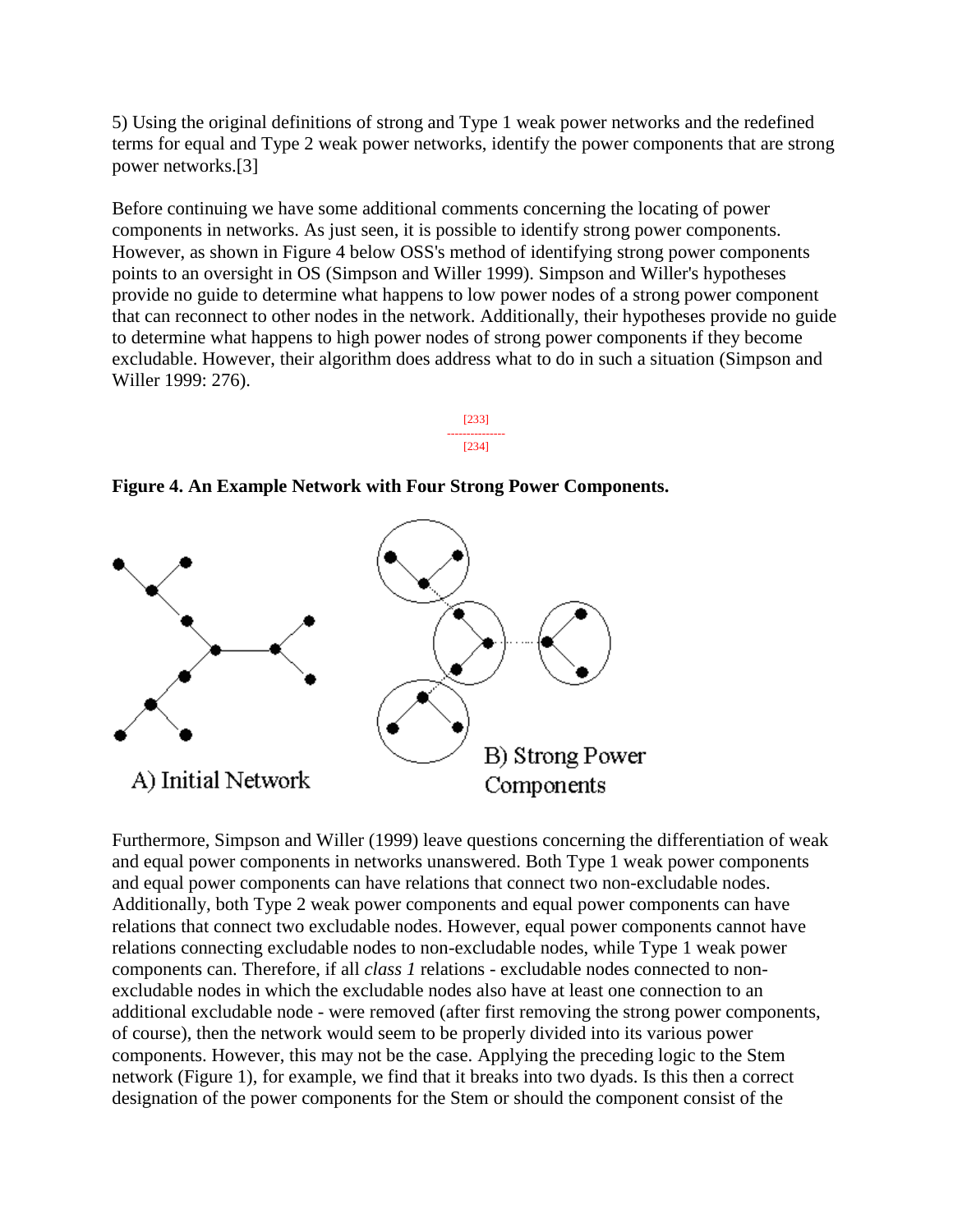complete network? Simpson and Willer (1999) leave this problem unresolved. However, since this problem has no direct effect network breaks we leave it to be addressed in future work.

> [234] --------------- [235]

### **Finding Subobptimal Relations**

Because in one-shot games all suboptimal relations are breaks (Beinenstock and Bonacich 1993), we need a means to locate all such relations. Thus, we propose the following four statements:

OSS1: Any relation that connects I nodes where each of the I nodes is also connected to one or more E nodes is a suboptimal relation.

OSS2: Any class 1 relation is a potential suboptimal relation.

OSS3: Any relation that connects E nodes is not a suboptimal relation.

OSS4: After all suboptimal and potential suboptimal relations are removed; any relations removed from nodes that are now E nodes are not suboptimal relations (this point is fully discussed below).

There is not space enough to present a formal proof of the statements, however, a set of results using the statements is provided in Figure 5.

> [235] --------------- [236]

**Figure 5. Illustration of OSS1, OSS2, OSS3, and OSS4.**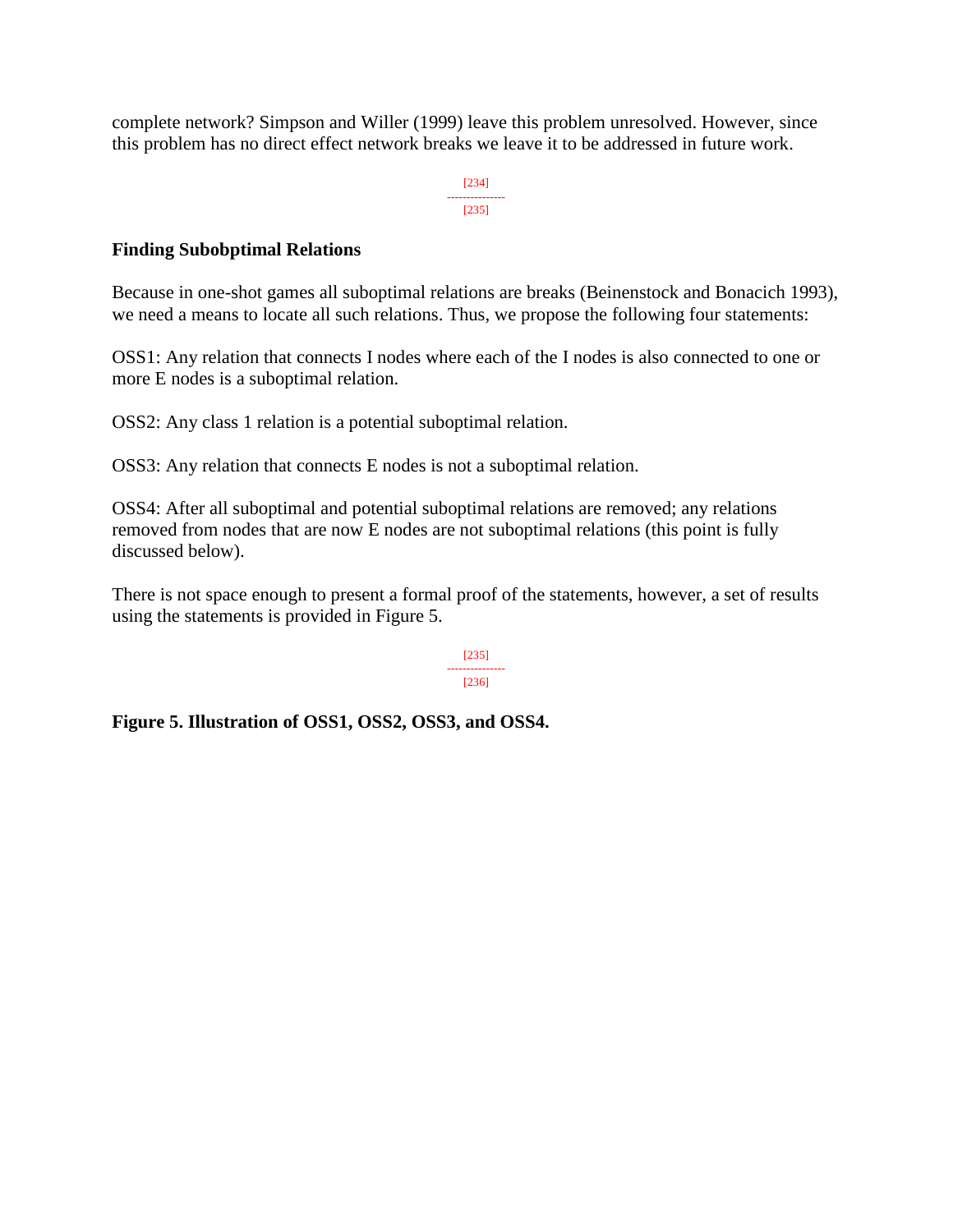

(Note: Network (a) shows the use of OSS1. Network (b) shows the use of OSS2. Network (c) shows the use of OSS3. Lastly, Network (d) shows the use of OSS4.)

> [236] --------------- [237]

Utilizing OSS1 - OSS4 we replace Step 1b of OS with Steps 6 - 9 of OSS:

6) Using the network and labels from Step 1, remove all *class 1* relations.

7) Remove relations between I nodes if each I node is connected to an E node. These relations are termed *class 3* relations.

8) Label the new graph using the method from Step 1.

9) If an E node had a relation removed and it is still an E node, then that relation is placed back. Any remaining removed relations are suboptimal relations.

Replacing Step 2 of OS is Step 10 of OSS:

10) Using the labels from Step 5, remove all suboptimal relations that connect two nodes where at least one of the nodes is an I node in a strong power component and the other node is an I node from the initial network.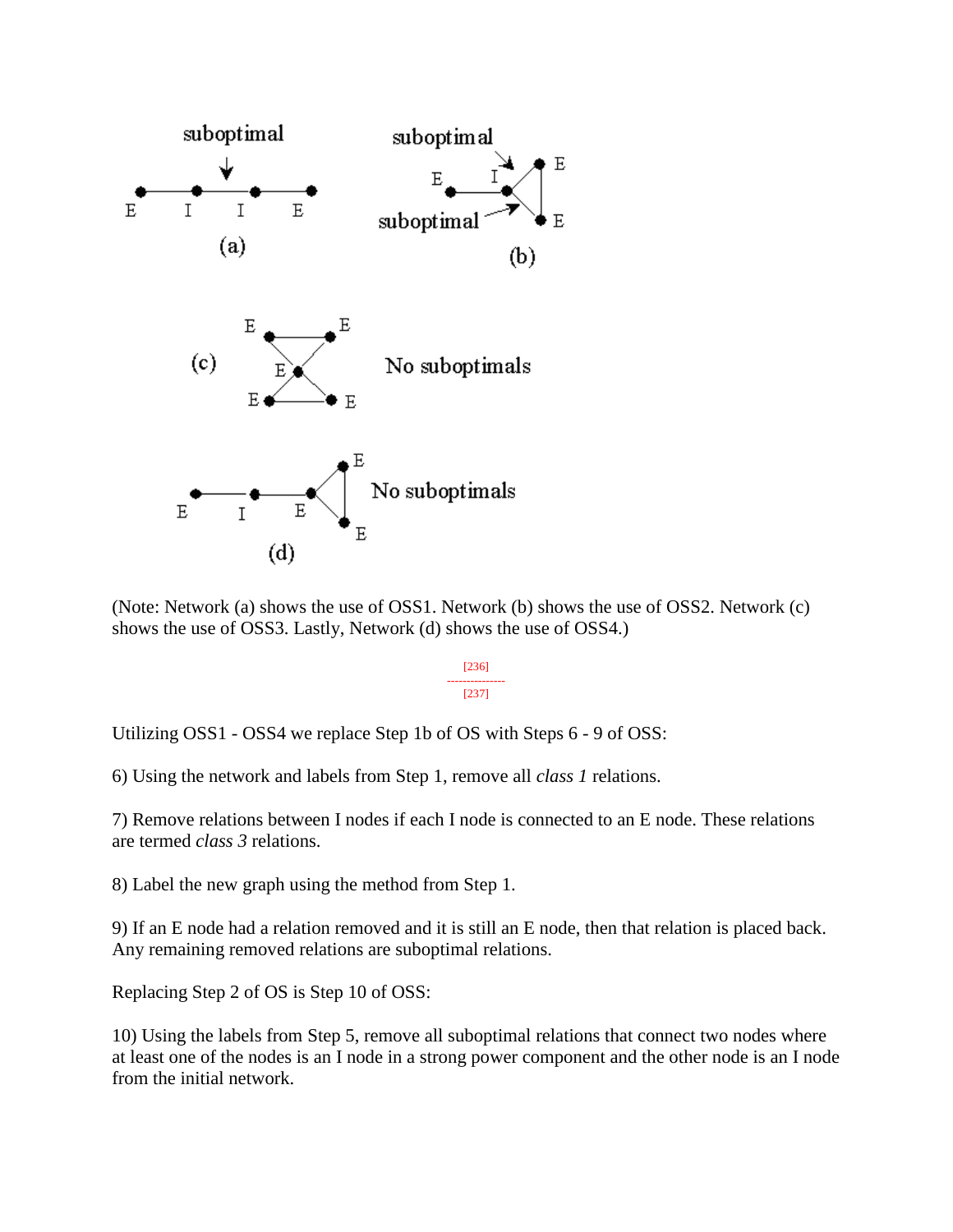Replacing Step 3 of OS are Steps 11 - 13 of OSS:

11) Label the nodes using the method from Step 1.

12) Add back any removed suboptimals where one of the nodes is now an E node.

13) Repeat Steps 11 and 12 until no suboptimal relations are added back.

The algorithm is now complete. In the next section, we offer a comparison of the computational costs associated with OS and OSS.

> [237] --------------- [238]

# **A COMPARISON**

Before comparing OS to OSS, we first need to discuss the computational cost inherent to OSS. The main computational cost involves discovering whether a position is excludable or not. This is done, for any given position, by determining if there is some pattern of exchange in which that position is excludable. The computational cost of the algorithm for determining if a node is an E node or an I node (see the previous section) is as follows:

The time complexity of Step 1 is:

 $O(m \cdot log m)$  (2)

Where m is the sum of the degrees of the neighbor nodes.

The time complexity of Step 2 is:

 $O(k^2)$  (3)

Where k is the sum of the degrees of the remaining neighbor nodes.

OSS does not have to examine all patterns of exchange, because it needs only to uncover if there exists a pattern of exchange where at least one neighbor of a node cannot exclude it. For this reason, the OSS method for finding excludability is computationally efficient.

# **An Example**

Consider a conservative example: A network contains 50 nodes in which each node has an average degree of 2.5. Thus, there are 50 nodes in the network and 125 relations. For OS, the cost of finding suboptimal relations and power components is approximately  $4.6 \infty$  10^42 steps. To get some idea of what this number means, a Pentium IV takes about 1 second to execute an addition operation  $1 \infty 10^8$  times. Thus, to execute the same operation 4.6  $\infty 10^8$  times would take about 4.6  $\infty$  10^34 seconds, or roughly 1.4  $\infty$  10^27 years. If computer speeds continue their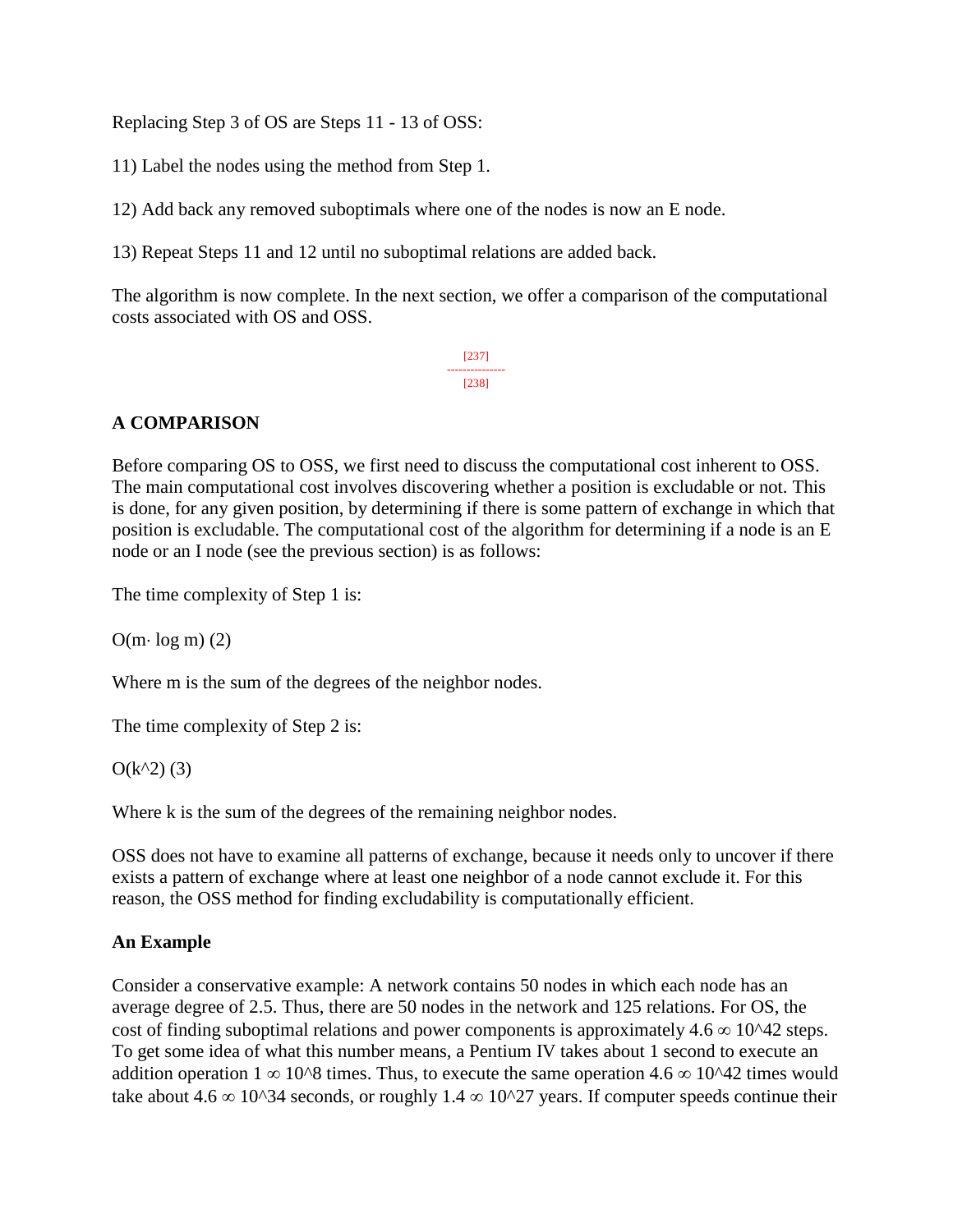present rate of increase, then it will take nearly 243 years before a computer can execute such an operation in less than one year (Hennessy and Patterson 1990; SPEC benchmarks). For OSS, the cost to find the suboptimal relations and power components for this network is approximately 5000 steps or less than a second of computation time. Table 1 displays additional comparisons of time complexity for OS and OSS.

> [238] --------------- [239]

| Table 1. Cost Comparison of OSS and OS. |  |  |  |  |  |  |
|-----------------------------------------|--|--|--|--|--|--|
|-----------------------------------------|--|--|--|--|--|--|

| Network Size | <b>OSS</b><br>Excludability | OS<br>Excludability    |
|--------------|-----------------------------|------------------------|
| in Nodes     |                             | (ESL)                  |
| 50           | 5,000                       | $4.6 \times 10^{42}$   |
| 75           | 7,500                       | $7.4 \times 10^{6}66$  |
| 100          | 10,000                      | $2.0 \times 10^{0.97}$ |

(Note: Table 1 gives a cost comparison in steps. Networks have an assumed average degree of 2.5. The values given are approximates.)

### **CONCLUSION**

To conclude, by using a parsimonious method of determining positional power, we use OSS, which is computationally inexpensive, to replace OS, which is computationally expensive. Additionally, assuming we fully represented Simpson and Willer's (1999) understanding of power components, we have removed ambiguity from OS by providing a concise algorithm for finding strong power components based on OSS's positional power ranking method (E or I). Lastly, we have shown how Optimal Seek could be modified to use the new positional power ranking method to find network breaks. This optimized form we termed Optimal Seek Simplified. It is our hope that by making the locating of network breaks easier to compute we extend this area of research to larger, more complex networks.

#### **ENDNOTES**

1. See Stolte and Emerson (1977); Cook et al. (1983); Markovsky et al. (1988); Molm (1990); Skvoretz and Willer (1993); Bienenstock and Bonacich (1993); Markovsky et al. (1993); Friedkin (1995); Lovaglia et al. (1995); Willer (1999); Lucas et al. (2001).

2. Within the time complexity literature there exists a designation for a lower bound of computational cost as well (Smith 1989). However, due to the nature in which ESL values are computed it is not possible at this time to provide such a value. Nor, for that matter to provide what would be considered an average value for computational cost. We assert, however, that ESL's average computational cost will be quite large and that our values are an accurate representation of this cost.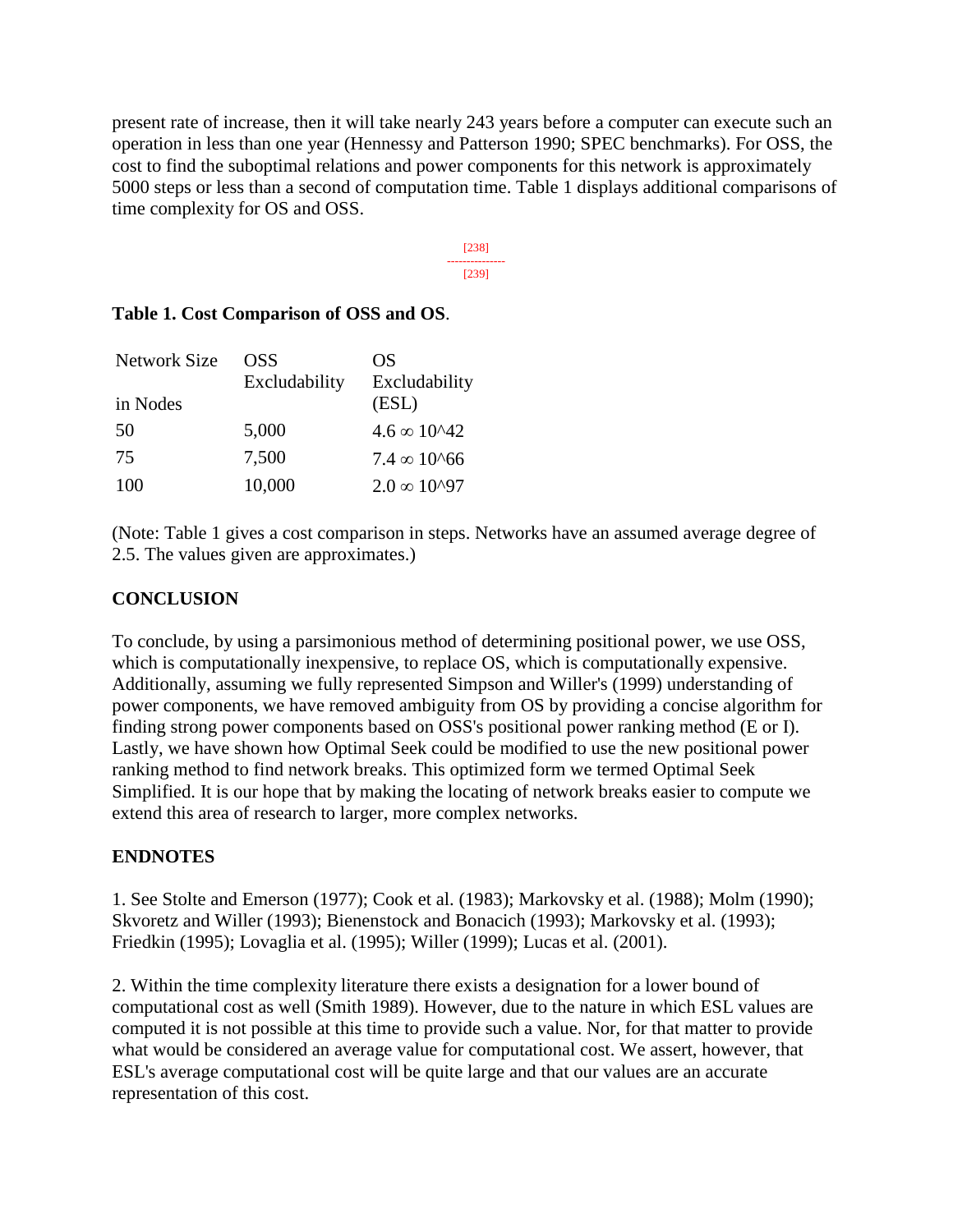3. Because breaks in repeated games occur only between high power nodes of strong power components and other non-excludable nodes we need only locate the strong power components in a network.



#### **REFERENCES**

Baase, Sara. 1988. *Computer Algorithms: Introduction to Design and Analysis*. New York: Addison-Wesley Publishing Company.

Bienenstock, Elisa Jayne and Phillip Bonacich. 1993. "Game-Theory Models for Exchange Networks: Experimental Results." *Sociological Perspectives* 36:117-135.

Book, Ronald. 1994. "Relativizations of the P=? NP and Other Problems: Developments

in Structural Complexity Theory." *Society for Industrial and Applied Mathematics Review* 36:157-175.

Cook, Karen S., Richard M. Emerson, Mary R. Gillmore, and Toshio Yamagishi. 1983. "The Distribution of Power in Exchange Networks: Theory and Experimental Results." *American Journal of Sociology* 89:275-305.

Cook, S. 1971. "The Complexity of Theorem-Proving Procedures." *Proc. 3rd ACM Symp. Theory of Computing* 151-158.

Dahl, Robert. 1957. "The Concept of Power." *Behavioral Science* 2:201-218.

Friedkin, Noah. 1995. "The incidence of Exchange Networks." *Social Psychology Quarterly* 58:213-222.

Hennessy, John L. and David A. Patterson. 1990. *Computer Architecture: A Quantitative Approach*. San Mateo, California: Morgan Kaufmann Publishers, Inc.

Lovaglia, Michael, John Skvoretz, David Willer, and Barry Markovsky. 1995. "Negotiated Outcomes in Social Exchange Networks." *Social Forces* 74:123-155.

Lucas, Jeffrey W., C. Wesley Younts, Michael Lovaglia, and Barry Markovsky. 2001. "Lines of Power in Exchange Networks." *Social Forces* 80:185-214.

Lukes, Steven. 1974. *Power: A Radical View*. London, UK: Macmillan.

Markovsky, Barry, David Willer, and Travis Patton. 1988. "Power Relations in Exchange Networks." *American Sociological Review* 53:220-236.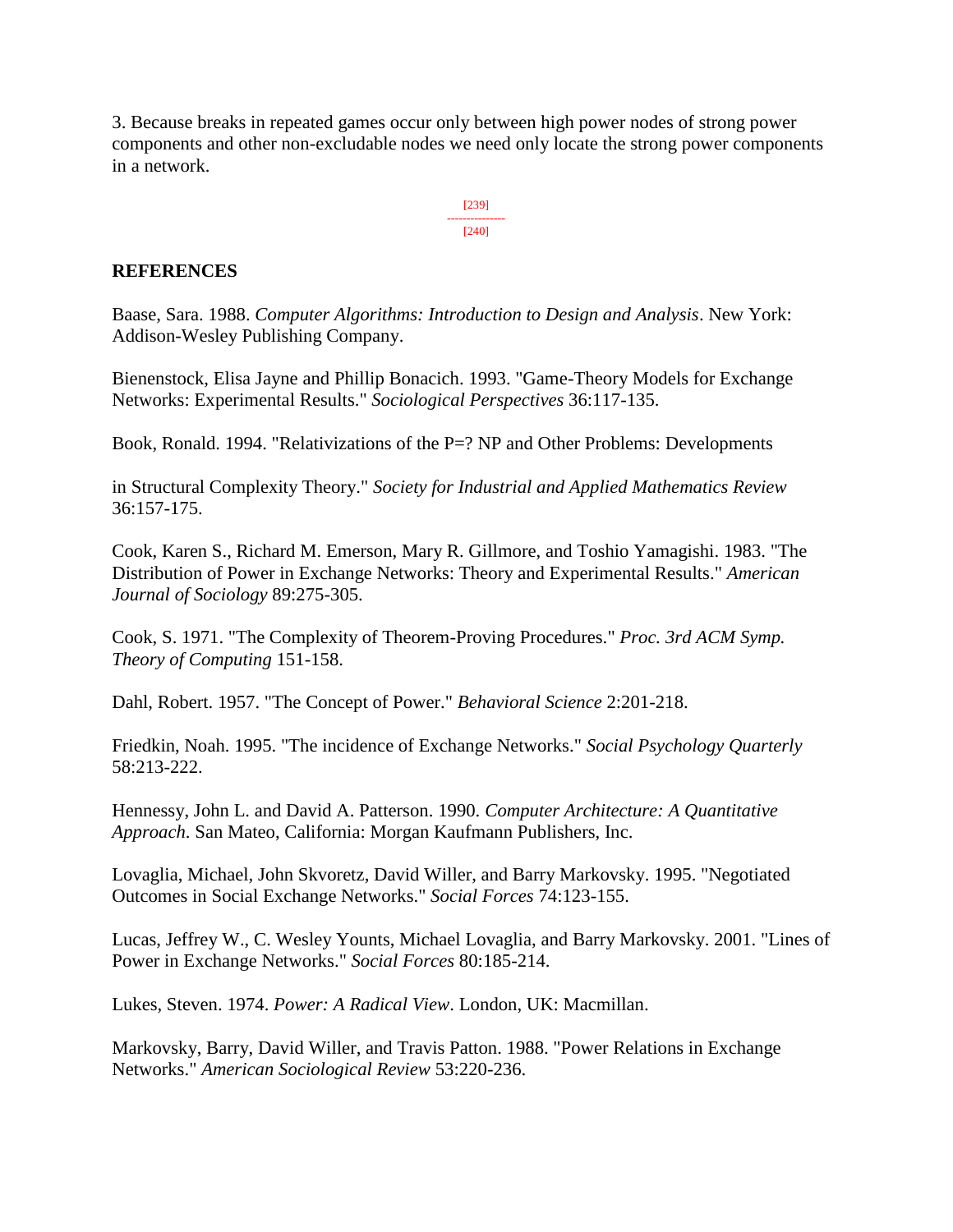Markovsky, Barry, John Skvoretz, David Willer, Michael Lovaglia, and Jeffery Erger. 1993. "The Seeds of Weak Power: An Extension of Network Exchange Theory." *American Sociological Review* 58:197-209.

Molm, Linda D. 1990. "The Dynamics of Power in Social Exchange." *American Sociological Review* 55:427-447.

Simpson, Brent and David Willer. 1999. "A New Method for Finding Power Structures." Pp. 270-284 in D. Willer (ed.). *Network Exchange Theory*. Westport, CT: Praeger.

> [240] --------------- [241]

Skvoretz, John and David Willer. 1993. "Exclusion and Power: A Test of Four Theories of Power in Exchange Networks." *American Sociological Review* 58:801-818.

Smith, Jefrey D. 1989 *Design and Analysis of Algorithms*. Boston: PWS-KENT.

SPEC benchmarks. 2002. *http://www.specbench.org/osg/cpu2000/results/cpu2000.html*. Standard Performance Evaluation Corporation.

Stolte, John and Richard Emerson. 1977. "Structural Inequality: Position and Power in Exchange Structures." Pp. 117-138 in R. Hamblin and J. Kunkel (eds.). *Behavioral Theory in Sociology*. New Brunswick, NJ: Transaction Books.

Willer, David (ed.). 1999. *Network Exchange Theory*. Westport, CT: Praeger.

Zelditch, Morris Jr. 1992. "Interpersonal Power." Pp. 994-1001 in E. F. Borgatta and

M. L. Borgatta (eds.). *Encyclopedia of Sociology*. New York: Macmillan.

# **AUTHORS' ACKNOWLEDGEMENTS**

The authors thank David Willer, Brent Simpson, Eugene C. Johnsen, Ben Bryan and two anonymous reviewers for their many helpful comments regarding this paper. We also thank CRISP editor Lisa Troyer. Direct correspondence to Dudley Girard, girard@cse.sc.edu, Department of Sociology, University of South Carolina, Columbia, SC 29208.

# **AUTHOR BIOGRAPHIES**

Dudley Girard, PhD, is a Research Associate at the University of South Carolina. His current research focuses on how actor perceptions can affect power within exchange networks and network self-organization. He is presently one of the main developers of Web-Lab (http://weblab.moore.sc.edu), a tool for experimental research of Sociology and Economics. His e-mail address is: [girard@cse.sc.edu.](mailto:girard@cse.sc.edu)